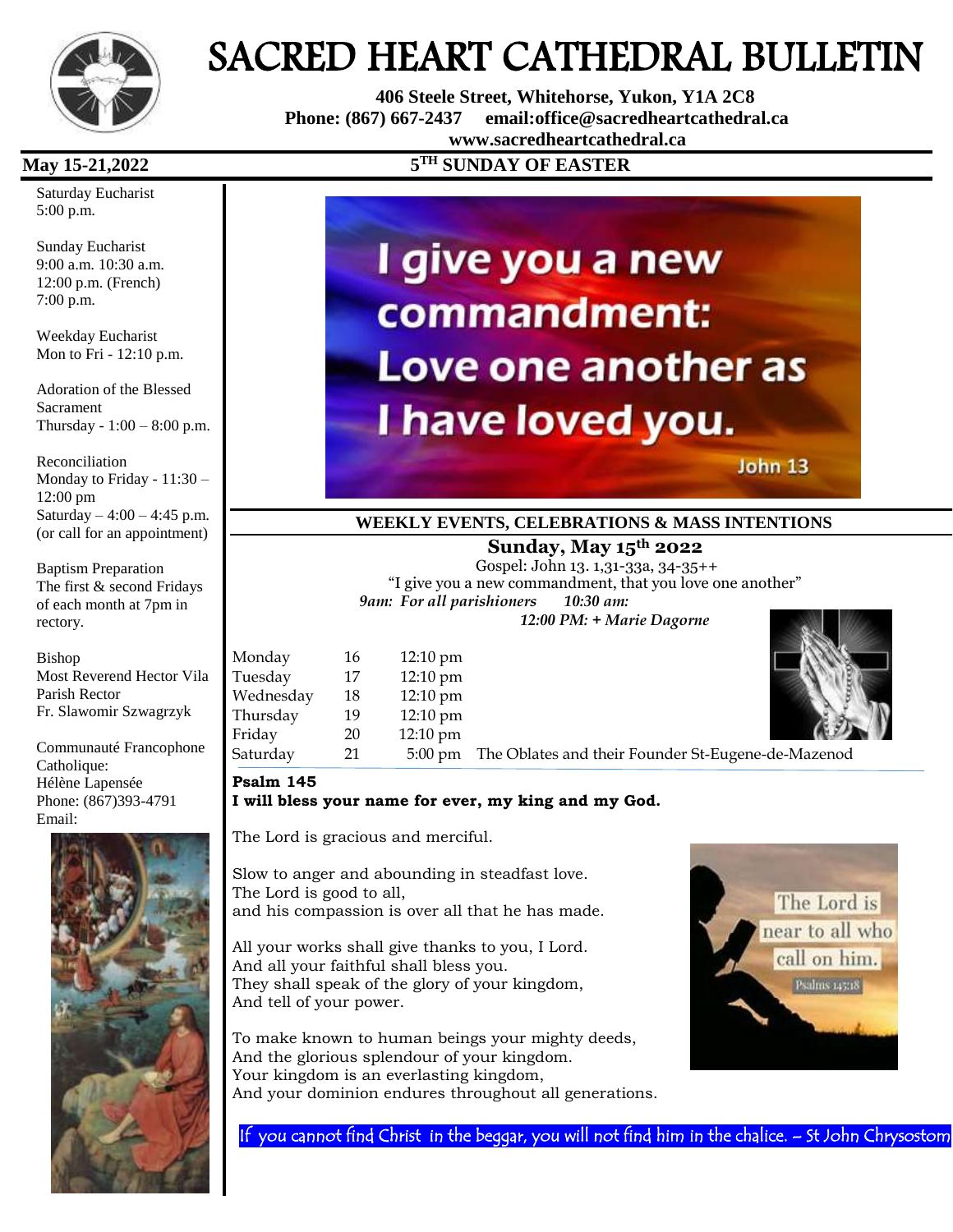#### PARISH MINISTRy& COMMUNITY EVENTS



The Seven Gifts of the Holy Spirit

Wisdom: The gift to seek God float in<br>all things and to see life from His<br>perspective. Understanding: The gift of enlightenment to grasp God's truth. Courses The gift of guidance to<br>make good decisions and do what<br>pleases God.

**Fortitude:** The gift of courage<br>and strength to overcome all<br>obstuches in following Jesus. Knowledge: The gift to know<br>God and know myself. Piety: The gift to enjoy God<br>and the service of God. Fear of the Lord: The gill of reverence and respect<br>towards God.

#### MAY- MARIAN MONTH

The Litany of the Most Virgin Mary is to be recited every after mass during the whole month of May.

You must know that when you "hail" Mary she immediately greets you! Don't think that she is one of those rude woman of whom there are so many - on the contrary, she is utterly courteous and pleasant. If you greet her, she will answer you right away and converse with you! St. Bernadine of Siena

**CONGRATULATIONS** to the children who received the sacrament of

confirmation on May 13th. Thank you to the NET team who guided our youth in this journey.



Dominic Lefebvre Jasper Caudle Bart Axen Sikkes Daniel Regis Spencer Tyrner Kaile Medina Arghelene Oliquiano Gherine Oliquiano Gherielle Juralbal Phoebe Pelayo John Pelayo Marc Pelayo

| Let's welcome Sydney Aaron M. Pineda to the Christian world who was baptized<br>last May 14 <sup>th</sup> . Congratulations to his parents.<br>Baptismal preparations are on the first and second Fridays of the month at 7pm at<br>the rectory office.                                                                                                                  |
|--------------------------------------------------------------------------------------------------------------------------------------------------------------------------------------------------------------------------------------------------------------------------------------------------------------------------------------------------------------------------|
| "Knights of Columbus will be holding their annual yard sale on Saturday, June<br>4th from 8am-12pm at the Sacred Heart Cathedral parking lot. All proceeds will<br>go to KC charities. Items to drop off (no large appliances or electronics) June 3rd,<br>2022 between 7pm-9pm at the parish garage. More info: Erwin at (876) 335-2480<br>or Dominic at (867) 689-0394 |
| PARISH FAMILY CAMP<br>Save the date and book your cabin. Summer fun for the whole family will be<br>August 8-11 at Braeburn Christian camp. For more information, please contact<br>stellamartin1981@hotmail.com                                                                                                                                                         |
| Sacred Heart Cathedral in collaboration with Our Lady of Victory and the<br>Whitehorse Diocese would like to meet to discuss the future of youth ministry in<br>our community. Meeting will be on Tuesday, May 17 at 4:30PM. We would like to<br>invite all parents interested as well as volunteers, supporters and youth leaders.                                      |
| Sacred Heart Parish would like to thank the Group of NET Canada for their<br>presence and Ministry here in the Yukon. God bless you and protect you on your<br>way back home.                                                                                                                                                                                            |

#### Keeping in Contact.......

We extend our hands and hearts in Christian fellowship to you here, celebrating with us, whether long-time residents or newly arrived in the parish. We thank God that you are with us. If we may assist you, please fill out the form below and place it in the collection basket or mail to the Parish Office.

| Name:       |       |  |
|-------------|-------|--|
| Address:    |       |  |
| Phone: Home | Cell: |  |
| Email:      |       |  |
|             |       |  |

Mary our mother sustains us in moments of darkness, difficulty and apparent defeat. – Pope Francis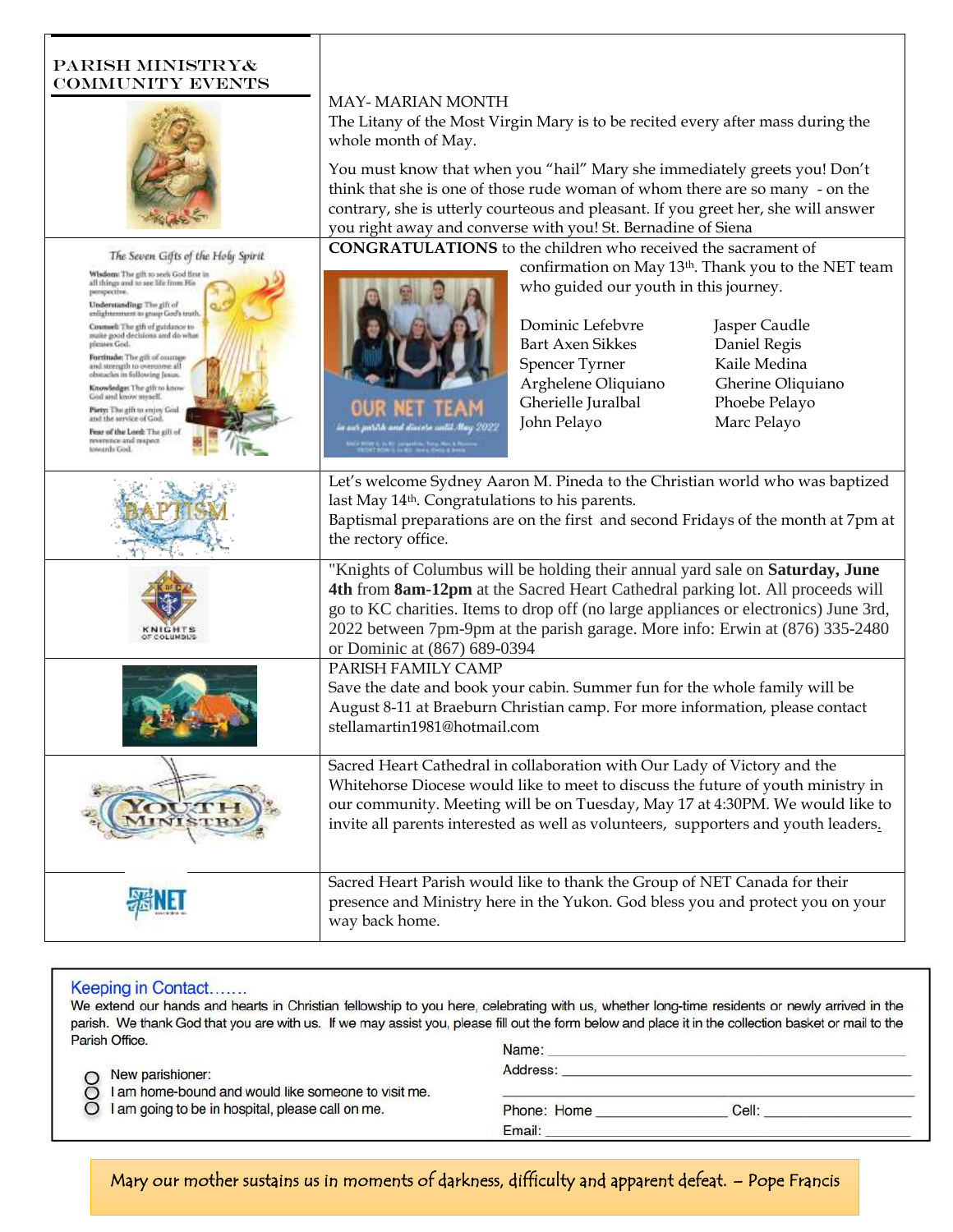## **Some Musings**

# **Saint Pascal Baylon**  $Mav17$ HE WAS ABLE TO PRAY WHILE



thekidsbulletin@gmail.com

#### The 5th **Sunday of Easter – Some Musings** *"Love one another"*

It's time to put away our woolen sweaters and take out our lighter tops and bottoms. The sky has taken on that glorious blue that tells us spring is arriving in all its freshness. The willows behind me are almost in full leaf and that green is more vibrant with each passing day. One feels the rebirth of the world. It is a time of year when we can rejoice and be glad in each day just as Psalm 118 tells us. It seems that the earth is enjoying its new robes of green. The air coming through the open windows sweeps away the staleness of a home too long wrapped in the cold fingers of winter. Many people say "I love this time of year. There's that word – love! We bandy this word about until it loses its meaning.

In the English language there is only that one word, love. Unlike the Greeks, who have eight words to describe that term. So when Jesus tells us, His disciples, to love one another, He's talking about the kind of love the Greeks call *agape.* It's a word that means a love for all, whether they are close family members or others whom we do not know. It is often easier to love the improvised people of some Third World country but loving those who live in our own communities can stretch us to the breaking point. We can find ourselves accosted by a homeless person begging for money and we turn and walk away. Is it because we think that a few of our hard-earned dollars will be used to buy drugs or something else of which we do not approve? It is not our place to judge the motives of others. We should remember that while we were still sinners, Jesus died a horrendous death to expunge our sins.

The fact that Jesus loved us while we were sinners is but one witness to that kind of agape love. Throughout the gospels Jesus tells us what He expects of His followers. We are to love everyone, our friends and family but also those we find difficult to love – those who hurt us in some way, our enemies, those who offend us, sadden our hearts or cause hurt, or pain and sorrow. Those great commandments – love the Lord your God and your neighbor as yourself can be hard to follow. How can we possibly love the God we cannot see if we don't love those living around us whom we do see? We need to examine our lives under a magnifying glass and be brutally honest about the truth we may see there.

As I sat the other afternoon, a cup of hot tea warming my innards, I thought how easy it is to love and enjoy that feeling of warmth. I watched the geese flying overhead, honking their way from one water source to another. They seemed blissful as they cut their way through the azure sky. As I watched I wished that I had their ability to praise the Lord with that same reckless abandon. We need to find that freedom of praising God in all that we say and do. We can learn so much about love if we look with eyes of faith at the natural world. When we look at our world and its peoples through eyes that truly see, we can come to a deeper more profound understanding of what it is to love one another.

The tree in my front garden is in full leaf and the blossoms are fragrant welcoming me when I come in or open my windows. Let's learn something from the natural world and praise God with our lives, our words, and our joy and learn the freedom there is in loving God and our neighbors whether they are close or far away.

Wishing you a week of much awakening, agape and all those small miracles. Betty Bruch